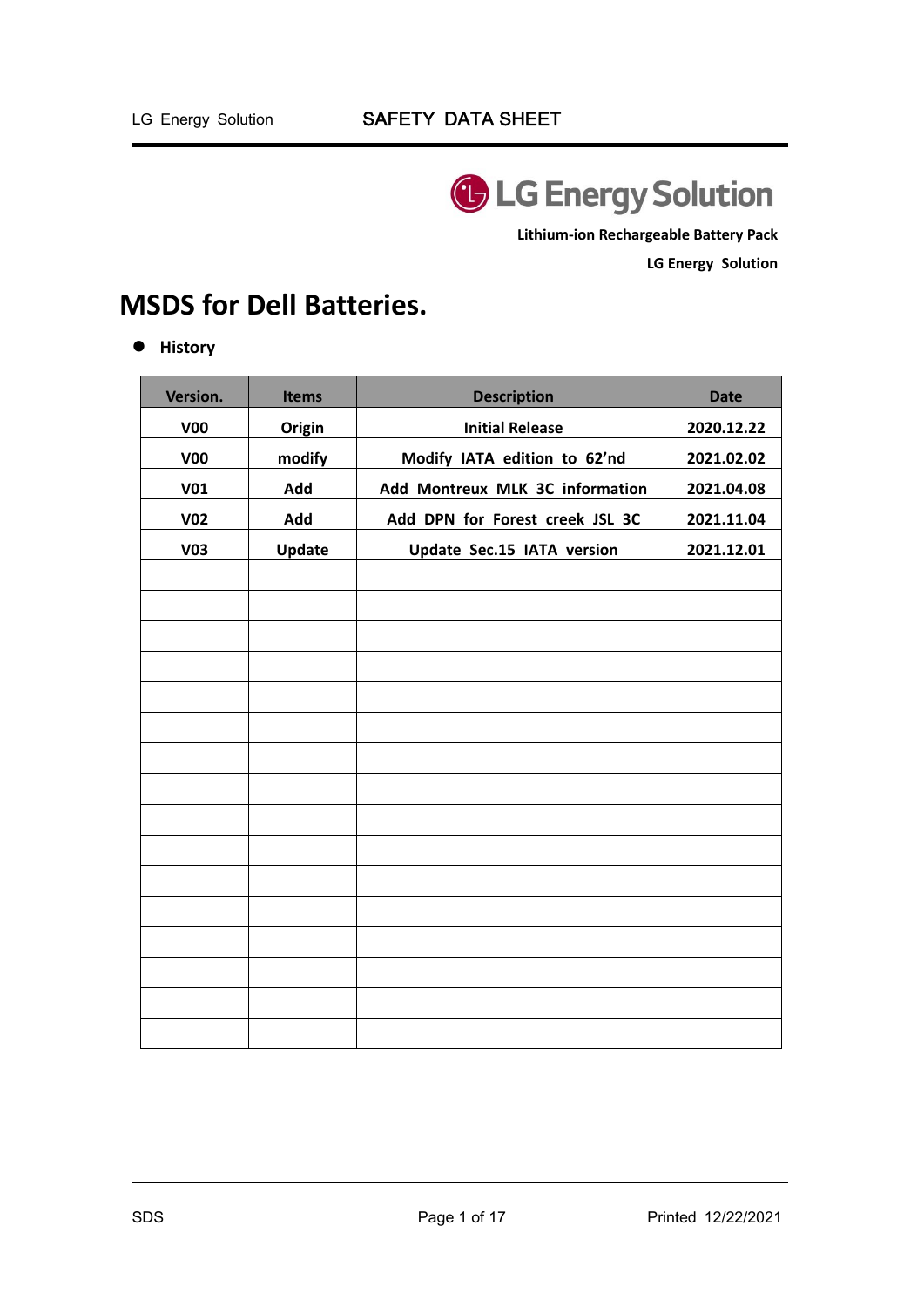**The Attached SDS, accurately represents the chemical construction, of the Dell Batteries listed below.** 

| No. | <b>Dell Part Number</b> | <b>Dell Type Number</b> | <b>Capacity</b> | <b>Rated voltage</b> |
|-----|-------------------------|-------------------------|-----------------|----------------------|
| 1   | N4TXM/ WNJ9J            | <b>XX1D1</b>            | 36Wh            | 11.1V                |
| 2   | <b>VOXTF</b>            | <b>TKN25</b>            | 49Wh            | 11.1V                |
| 3   | 49VTP                   | <b>MR90Y</b>            | 65Wh            | <b>11.1V</b>         |
| 4   | OMF69                   | <b>MR90Y</b>            | 65Wh            | 14.8V                |
| 5   | <b>T1G4M</b>            | <b>XCMRD</b>            | 40Wh            | 14.8V                |
| 6   | <b>4KFGD</b>            | <b>N3X1D</b>            | 65Wh            | 11.1V                |
| 7   | <b>5DN1K</b>            | 71R31                   | 97Wh            | 11.1V                |
| 8   | FT6D9                   | <b>VJXMC</b>            | 40Wh            | 14.8V                |
| 9   | <b>NVWGM</b>            | <b>VVONF</b>            | 65Wh            | <b>11.1V</b>         |
| 10  | Y6KM7                   | N5YH9                   | 97Wh            | 11.1V                |
| 11  | Y9HNT                   | GVD76                   | 31Wh            | 11.1V                |
| 12  | <b>KR71X</b>            | <b>PFXCR</b>            | 34Wh            | 11.1V                |
| 13  | <b>J31N7</b>            | <b>WD52H</b>            | 45Wh            | 7.4V                 |
| 14  | 0D47W                   | 34GKR                   | 47Wh            | 7.4V                 |
| 15  | 6MYFW                   | <b>DGGGT</b>            | 40Wh            | 7.4V                 |
| 16  | FT6D9                   | <b>VJXMC</b>            | 40Wh            | 14.8V                |
| 17  | <b>NVWGM</b>            | <b>VVONF</b>            | 65Wh            | <b>11.1V</b>         |
| 18  | Y6KM7                   | N5YH9                   | 97Wh            | 11.1V                |
| 19  | G4YJM                   | <b>F7HVR</b>            | <b>58Wh</b>     | 14.8V                |
| 20  | V3D9R                   | 7NXVR                   |                 | <b>7.4V</b>          |
| 21  | CFC6C                   | 7WMM7                   | 28Wh            | 7.4V                 |
| 22  | PWM3D/TPVWW             | 5MTD8                   | 43Wh            | 7.4V                 |
| 23  | 3NG29/W7KJC             | YFDF9                   | 65wh            | 11.1V                |
| 24  | <b>1V2F6</b>            | <b>TRHFF</b>            | 43Wh            | 11.1V                |
| 25  | <b>DFVYN</b>            | 0PD19                   | <b>58Wh</b>     | 7.4V                 |
| 26  | <b>OWF28</b>            | <b>GK5KY</b>            | 43Wh            | 11.1V                |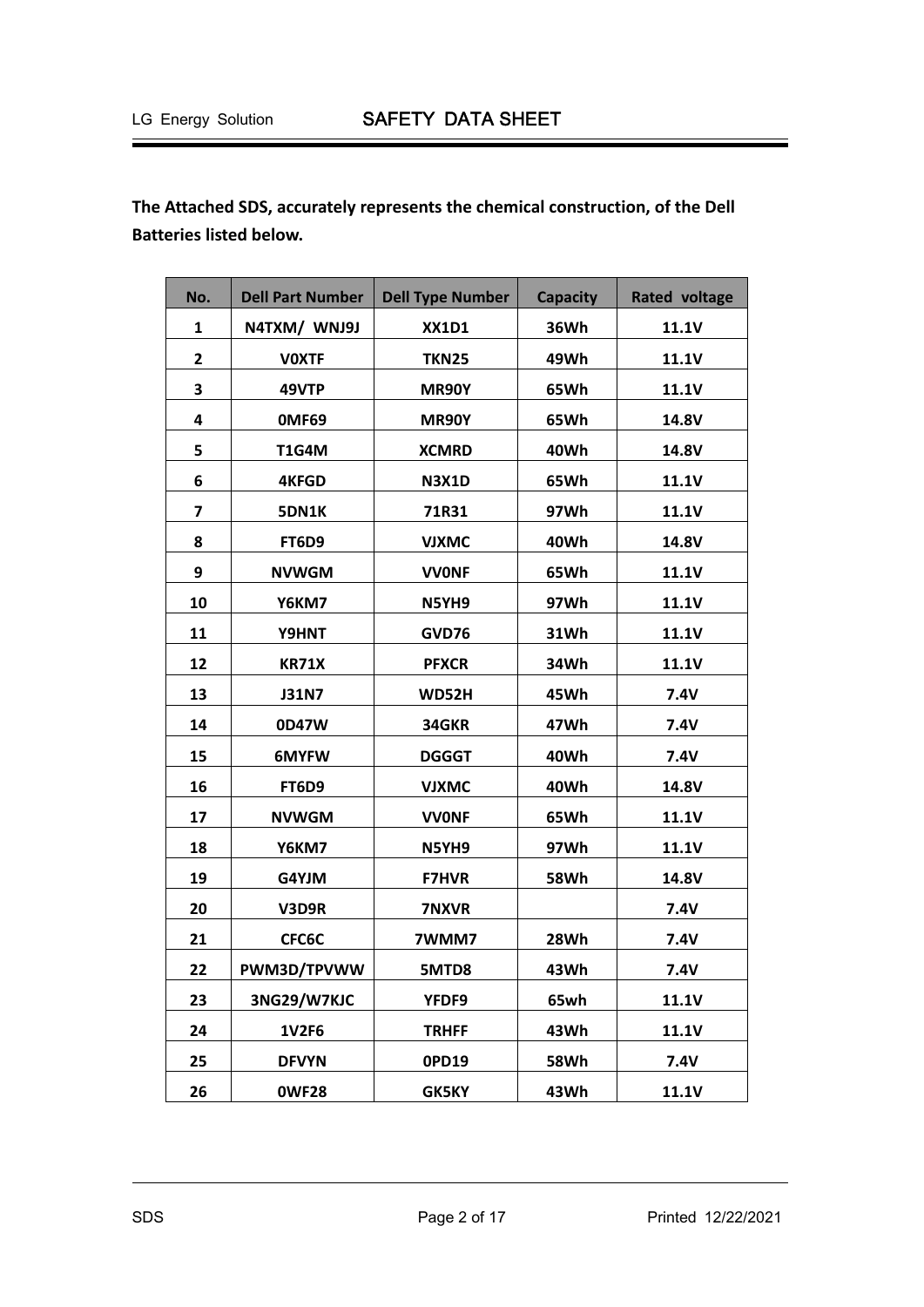| 27 | 9P4D2        | <b>RYXXH</b> | 38Wh        | 11.1V        |
|----|--------------|--------------|-------------|--------------|
| 28 | 8V5GX        | G5M10        | <b>51Wh</b> | 7.4V         |
| 29 | WG6RP        | <b>F3G33</b> | 39Wh        | 11.1V        |
| 30 | W57CV        | <b>VFV59</b> | 52Wh        | <b>7.4V</b>  |
| 31 | <b>GV7HC</b> | V8XN3        | 40Wh        | <b>11.1V</b> |
| 32 | G95J5        | <b>3RNFD</b> | 54Wh        | 7.4V         |
| 33 | <b>HFRC3</b> | 2H2G4        | 38Wh        | 7.4V         |
| 34 | <b>FRVYX</b> | TM9HP        | 20Wh        | <b>7.4V</b>  |
| 35 | <b>YX81V</b> | <b>271J9</b> | 20Wh        | 11.1V        |
| 36 | 2P9KD        | 3V806        | 51Wh        | 14.8V        |
| 37 | VTDT2        | <b>VMYGJ</b> | 58Wh        | 14.8V        |
| 38 | 991XP        | <b>M5Y1X</b> | 40Wh        | 14.8v        |
| 39 | RTC77        | <b>K185W</b> | 47Wh        | 14.8V        |
| 40 | <b>FP02G</b> | <b>JD33K</b> | 28Wh        | 7.4V         |
| 41 | 70K80/7VJMH  | T40JJ        | 1.8Wh       | 3.7V         |
| 42 | <b>H132V</b> | T40JJ        | 1.8Wh       | 3.7V         |
| 43 | M9XPM        | <b>T40JJ</b> | 1.8Wh       | 3.7V         |
| 44 | <b>KTCCN</b> | 5R9DD        | 43Wh        | 11.1V        |
| 45 | WTG3T        | <b>ROTMP</b> | 62Wh        | 7.6V         |
| 46 | <b>5PD40</b> | <b>K81RP</b> | 21Wh        | 3.7V         |
| 47 | <b>242WD</b> | <b>J60J5</b> | 54Wh        | 7.6V         |
| 48 | 1VOPP        | <b>T05W1</b> | 72Wh        | 11.4V        |
| 49 | <b>RDYCT</b> | <b>MFKVP</b> | 89Wh        | 11.4V        |
| 50 | RDRH9        | NGGX5        | 47Wh        | 11.4V        |
| 51 | G9G1H        | <b>WJ5R2</b> | 81Wh        | 11.4V        |
| 52 | 92NCT        | <b>GK5KY</b> | 43Wh        | 11.1V        |
| 53 | 2VMGK        | N1WM4        | 62Wh        | 15.2V        |
| 54 | 62MJV        | <b>RRCGW</b> | <b>56Wh</b> | 11.4V        |
| 55 | <b>V55D0</b> | 7VKV9        | 30W         | 7.6V         |
| 56 | <b>VXT50</b> | <b>9KY50</b> | <b>19W</b>  | 15.2V        |
| 57 | HK6DV        | 6MT4T        | 62Wh        | 7.6V         |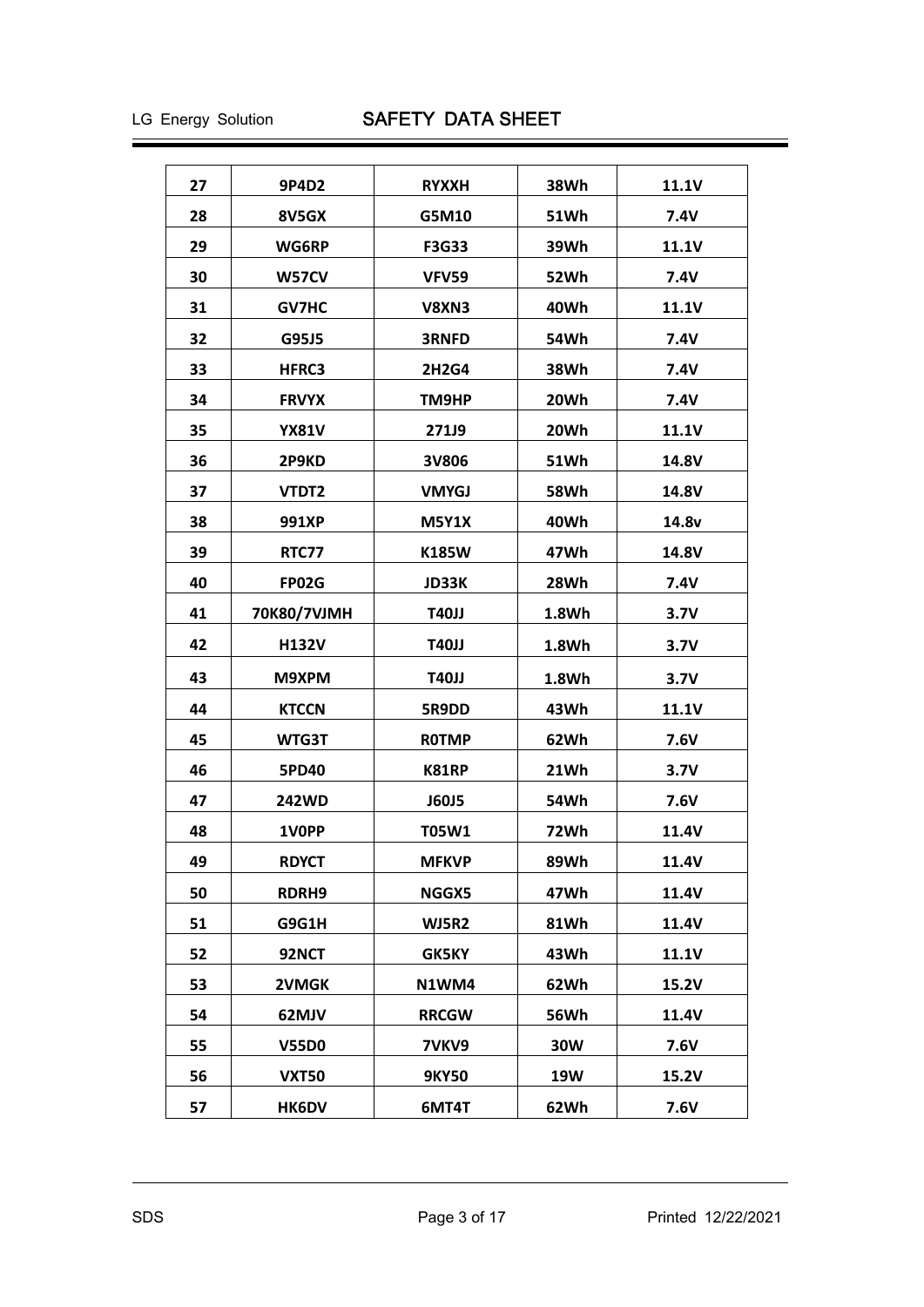| 58 | 2VMGK        | N1WM4        | 62Wh        | 15.2V        |
|----|--------------|--------------|-------------|--------------|
| 59 | K5NN2        | YFDF9        | 65wh        | 11.1V        |
| 60 | PKG3N        | 1MCXM        | 28wh        | 7.6V         |
| 61 | 5K9CP        | 90V7W        | 56Wh        | 7.6V         |
| 62 | K5NN2        | <b>GK5KY</b> | 43Wh        | 11.1V        |
| 63 | 9JF93        | <b>TRHFF</b> | 43Wh        | 11.1V        |
| 64 | <b>HMNKM</b> | 0PD19        | 58Wh        | 7.6V         |
| 65 | 5PYY9        | <b>RYXXH</b> | 38Wh        | 11.4V        |
| 66 | <b>K9GVN</b> | G5M10        | 51Wh        | 7.6V         |
| 67 | 4H34M        | P63NY        | 43Wh        | 7.6V         |
| 68 | HMYXT/2P6GX  | <b>T54FJ</b> | 60Wh        | 11.1V        |
| 69 | GK2X6        | <b>J1KND</b> | 48Wh        | <b>11.1V</b> |
| 70 | T2JX4        | <b>WDX0R</b> | 42Wh        | 11.4V        |
| 71 | 81PF3        | 33YDH        | <b>56Wh</b> | 15.2V        |
| 72 | H1391        | W1193        | 60Wh        | <b>11.1V</b> |
| 73 | TVMVN/PFW7V  | T54FJ        | 60Wh        | 11.1V        |
| 74 | T453X        | 4GVGH        | 84Wh        | 11.4V        |
| 75 | <b>JNT6D</b> | 5R9DD        | 58Wh        | 11.4V        |
| 76 | 05VFW/9981K  | <b>NHXVW</b> | 87Wh        | 11.1V        |
| 77 | <b>RNP72</b> | <b>PW23Y</b> | 60Wh        | 7.6V         |
| 78 | NPOV3        | <b>NNF1C</b> | 46Wh        | 7.6V         |
| 79 | 4RRR3        | <b>TDW5P</b> | 76Wh        | 15.2V        |
| 80 | <b>DWJHM</b> | <b>VFV59</b> | 52Wh        | 7.4V         |
| 81 | CJW7D        | 3RNFD        | 54Wh        | 7.4V         |
| 82 | 96H67        | <b>Y2RV2</b> | 3.4Wh       | 3.8V         |
| 84 | <b>M6WKR</b> | <b>PWKWM</b> | <b>56Wh</b> | 15.2V        |
| 85 | 5JT8G        | 1WND8        | 31.5Wh      | 11.4V        |
| 86 | <b>X16TW</b> | <b>JOPGR</b> | 42Wh        | 15.2V        |
| 87 | 546FF        | 44T2R        | 68Wh        | 15.2V        |
| 88 | 01D82        | 9NJM1        | 99Wh        | 11.4V        |
| 89 | NJJ2H        | <b>J60J5</b> | 54Wh        | 7.6V         |
|    |              |              |             |              |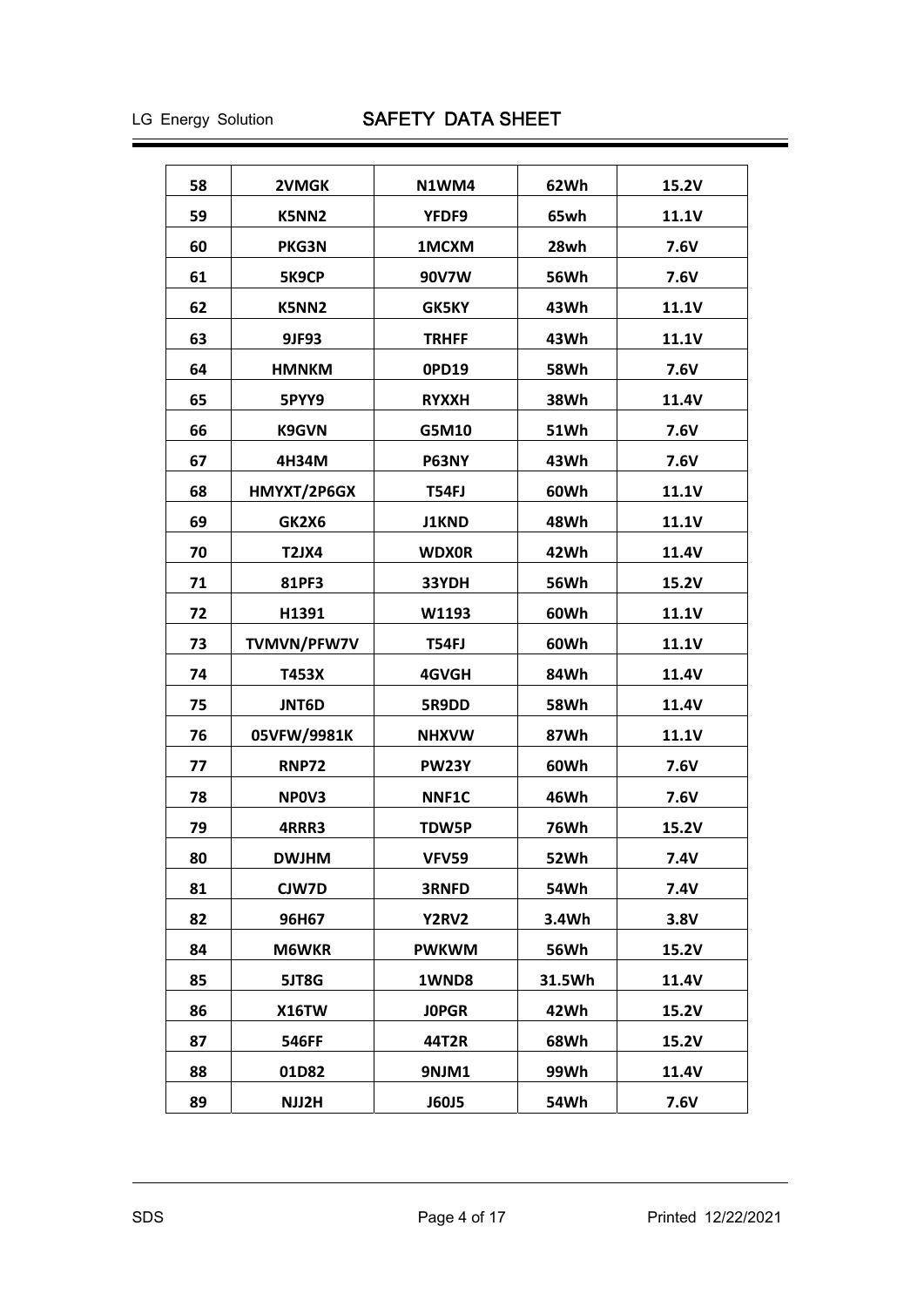| 90  | <b>J8FXW</b> | 6MT4T        | 62Wh  | 7.6V         |
|-----|--------------|--------------|-------|--------------|
| 91  | C27RW        | <b>DJ1J0</b> | 42Wh  | 11.4V        |
| 92  | 2X39G        | <b>F3YGT</b> | 60Wh  | 7.6V         |
| 93  | <b>MYJ96</b> | <b>F3YGT</b> | 60Wh  | 7.6V         |
| 94  | 5D91C        | <b>H5H20</b> | 56Wh  | 11.4V        |
| 95  | <b>5XJ28</b> | 6GTPY        | 97Wh  | 11.4V        |
| 96  | 96H67        | Y2RV2        | 3.5Wh | 3.8V         |
| 97  | 3VC9Y        | 3DDDG        | 42Wh  | 11.4V        |
| 98  | 83XPC        | 93FTF        | 51Wh  | 11.4V        |
| 99  | <b>DV9NT</b> | <b>GJKNX</b> | 68Wh  | 7.6V         |
| 100 | FPT1C        | <b>GJKNX</b> | 68Wh  | <b>7.6V</b>  |
| 101 | NY5PG        | VG93N        | 92Wh  | 11.4V        |
| 102 | <b>FTG78</b> | <b>JOPGR</b> | 42Wh  | 15.2V        |
| 103 | 725KY        | K5XWW        | 60Wh  | 7.6V         |
| 104 | CFX97        | <b>71TG4</b> | 45Wh  | 11.4V        |
| 105 | V57XN/YCNCW  | M5Y0X        | 97Wh  | <b>11.1V</b> |
| 106 | J7KGM/3CVD9  | M5Y0X        | 97Wh  | 11.1V        |
| 107 | <b>8PGNG</b> | <b>JWPHF</b> | 57Wh  | <b>11.1V</b> |
| 108 | <b>P27T3</b> | <b>R795X</b> | 84Wh  | 11.1V        |
| 109 | 6K0DT        | <b>H7XW1</b> | 44WH  | 14.8V        |
| 110 | <b>YKFOM</b> | 8858X        | 48Wh  | 11.1V        |
| 111 | X28XH        | <b>X284G</b> | 48Wh  | 11.1V        |
| 112 | 3N73J        | GW240        | 32Wh  | 14.8V        |
| 113 | <b>KCFPM</b> | TKV2V        | 48Wh  | 11.1V        |
| 114 | H1391/ 3XY6Y | W1193        | 62Wh  | 11.1V        |
| 115 | 8TJD2/ 9X6X0 | W1193        | 62Wh  | 11.1V        |
| 116 | 9GXD5/ CWTM0 | <b>RFJMW</b> | 97Wh  | 11.1V        |
| 117 | 6CYH6        | K5XWW        | 60Wh  | 7.6V         |
| 118 | Y07HK        | 51KD7        | 42Wh  | 11.4V        |
| 119 | <b>C07K7</b> | WJ5R2        | 81Wh  | 11.4V        |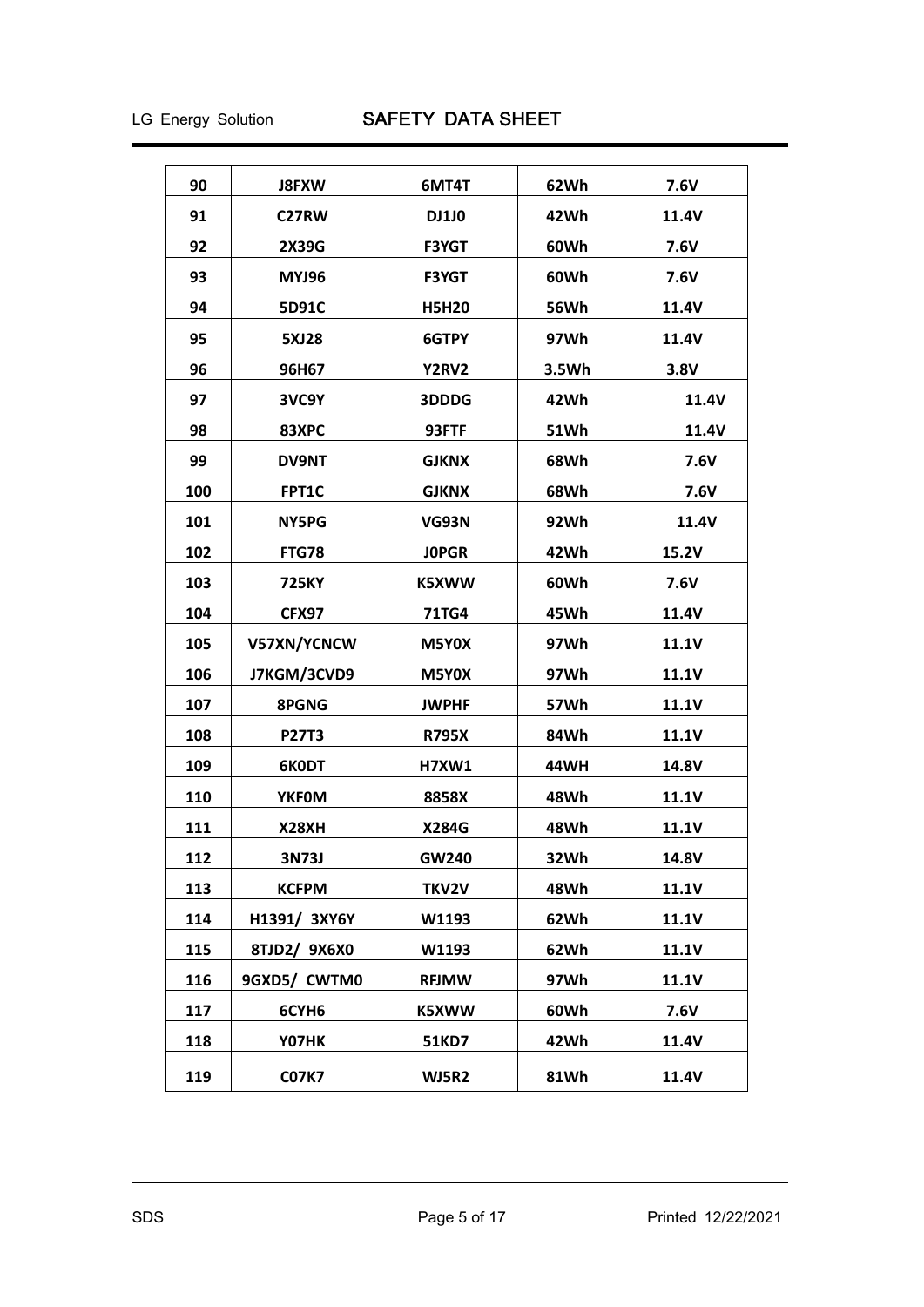| 120 | <b>MN791</b>      | 271J9        | 20Wh        | 11.4V  |
|-----|-------------------|--------------|-------------|--------|
| 121 | <b>R89JJ</b>      | TM9HP        | 20Wh        | 7.6V   |
| 122 | <b>242WD</b>      | <b>J60J5</b> | 54Wh        | 7.6V   |
| 123 | K5NN2             | <b>YFDF9</b> | 65wh        | 11.4V  |
| 124 | <b>0C178</b>      | NGGX5        | 47Wh        | 11.4V  |
| 125 | 0D074             | 6MT4T        | 62Wh        | 7.6V   |
| 126 | K1G3K             | <b>WJ5R2</b> | 81Wh        | 11.4V  |
| 127 | 4RRR3             | <b>TDW5P</b> | 76Wh        | 15.2V  |
| 128 | 546FF             | 44T2R        | 68Wh        | 15.2V  |
| 129 | 6CYH <sub>6</sub> | K5XWW        | 60Wh        | 7.6V   |
| 130 | 8YPRW             | <b>WDX0R</b> | 42Wh        | 11.4V  |
| 131 | 99NF2             | 33YDH        | 56Wh        | 15.2V  |
| 132 | 5JT8G             | 1WND8        | 31.5Wh      | 11.4V  |
| 133 | <b>X16TW</b>      | <b>JOPGR</b> | 42Wh        | 15.2V  |
| 134 | FTG78             | <b>JOPGR</b> | 42Wh        | 15.2V  |
| 135 | Y07HK             | 51KD7        | 42Wh        | 11.4V  |
| 136 | <b>1GGDK</b>      | 33YDH        | 56Wh        | 15.4V  |
| 137 | 8YPRW             | <b>WDX0R</b> | 42Wh        | 11.4V  |
| 138 | <b>99NF2</b>      | 33YDH        | <b>56Wh</b> | 15.4V  |
| 139 | H754V             | <b>DXGH8</b> | 52Wh        | 7.6V   |
| 140 | V5MHM             | <b>8N0T7</b> | 75Wh        | 11.4V  |
| 141 | 7PY0D             | <b>M5Y1K</b> | 40Wh        | 15.2V  |
| 142 | H6K6V             | 5TF10        | 64Wh        | 7.6V   |
| 143 | <b>7M0T6</b>      | <b>NYFJH</b> | 97Wh        | 11.4V  |
| 144 | FY2VW             | <b>NYFJH</b> | 97Wh        | 11.4V  |
| 145 | GK3D3/6NNCF       | <b>7WNW1</b> | <b>51Wh</b> | 11.4V  |
| 146 | <b>FDRHM</b>      | YRDD6        | 42Wh        | 11.46V |
| 147 | 8622M             | <b>1F22N</b> | 60Wh        | 15.2V  |
| 148 | <b>8W3YY</b>      | NF2MW        | <b>52Wh</b> | 7.6V   |
| 149 | C7P81             | NF2MW        | 52Wh        | 7.6V   |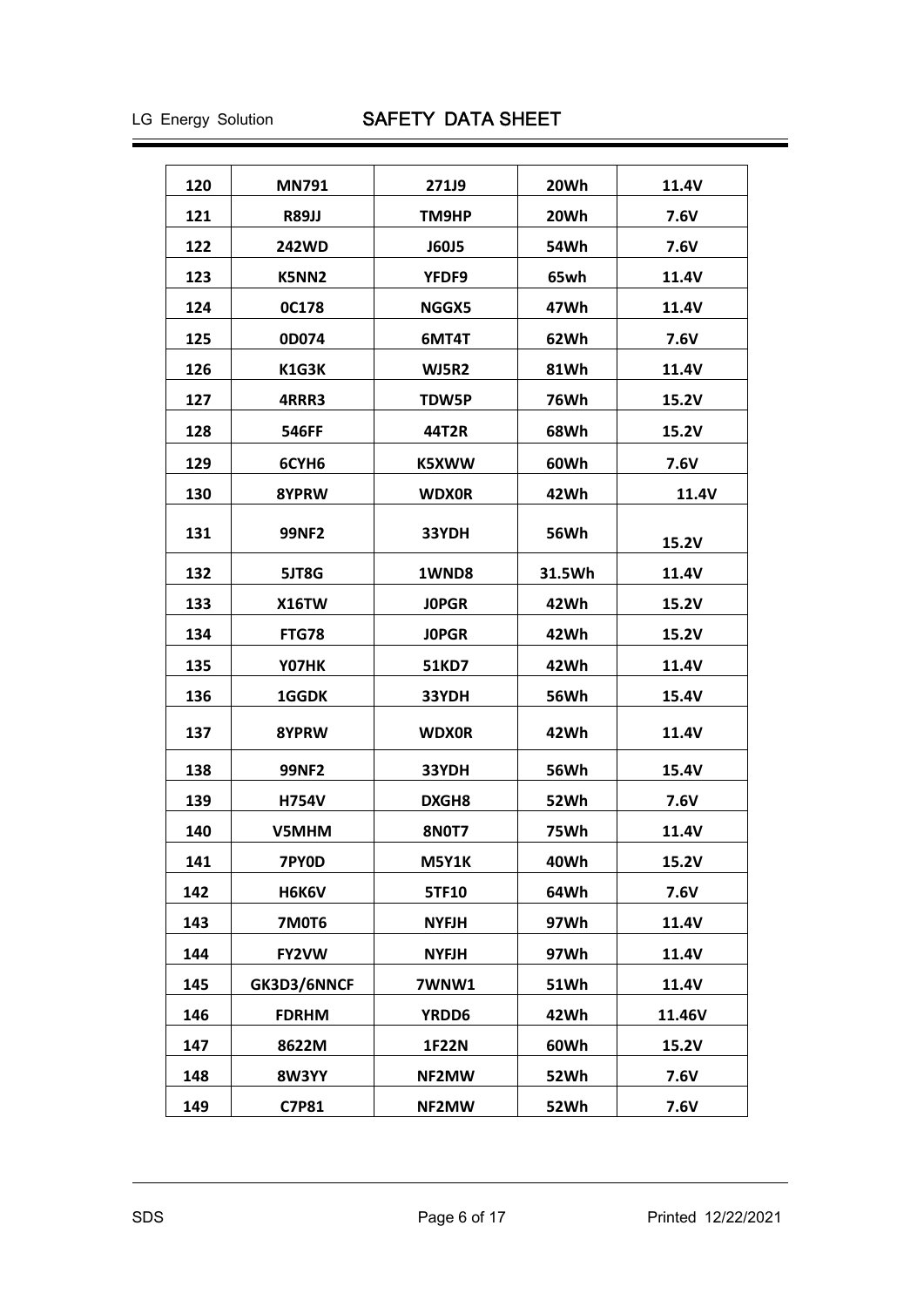| 150<br>C76H7<br>7146W<br>78Wh<br>11.4V<br>151<br>42Wh<br>XV8CJ<br>1V1XF<br>11.4V<br>152<br><b>51Wh</b><br>49HG8<br><b>R8D7N</b><br>11.4V<br>153<br>68Wh<br>7.6V<br>X77XY<br>4GVMP<br>154<br><b>5H46R</b><br>4GVMP<br>68Wh<br>7.6V<br>155<br>42Wh<br><b>3KF82</b><br>0G74G<br>11.4V<br>156<br>7.6V<br>829MX<br>MXV9V<br>60Wh<br>157<br>CR8V9<br>MXV9V<br>60Wh<br>7.6V<br>158<br>10X1J/3YNXM<br>68Wh<br>3HWPP<br>15.2V<br>159<br>97Wh<br>1WJT0<br>1FXDH<br>11.4V<br>160<br>07GDY<br><b>JPFMR</b><br>42Wh<br>11.4V<br>161<br>415CG<br>266J9<br>51Wh<br>11.4V<br>161<br>9P3NW/G4MX4<br>4WN0Y<br>56Wh<br>15.2V<br>162<br>52Wh<br>7.6V<br>2XXFW<br><b>722KK</b><br>163<br>7.6V<br>8NFC7<br>N7HT0<br>52Wh<br>164<br>09YYF<br>35J09<br>39Wh<br>11.4V<br>165<br>4V5X2/YY3GJ<br>JHT2H<br>52Wh<br>7.6V<br>166<br><b>TJDRR</b><br><b>56Wh</b><br>11.4V<br><b>V0GMT</b><br>167<br>9TM7D<br>4K1VM<br>97Wh<br>11.4V<br>168<br>52Wh<br>11P1P<br>NF2MW<br>7.6V<br>169<br>8RTVG<br>7146W<br><b>78Wh</b><br>11.4V<br>170<br><b>JJRRD</b><br><b>MV07R</b><br>68Wh<br>15.2V<br>171<br>7.6V<br><b>60GK6</b><br><b>26N5V</b><br>52Wh<br>172<br>9JM71<br>42Wh<br>11.4V<br>GH5Y5<br>173<br>H11W4<br><b>7FMXV</b><br>63Wh<br>15.2V<br>174<br><b>R89GC</b><br>WY9DX<br>42Wh<br>11.4V<br>175<br><b>RJ40G</b><br>63Wh<br>15.2V<br>6RNMX<br>176<br>6TW9W<br>G91J0<br>41Wh<br>11.25V<br><b>15V</b><br>177<br>XPHX8<br><b>V6W33</b><br>54Wh<br>178<br><b>VXD57</b><br><b>GRT01</b><br>64Wh<br>15.2V |  |  |  |
|---------------------------------------------------------------------------------------------------------------------------------------------------------------------------------------------------------------------------------------------------------------------------------------------------------------------------------------------------------------------------------------------------------------------------------------------------------------------------------------------------------------------------------------------------------------------------------------------------------------------------------------------------------------------------------------------------------------------------------------------------------------------------------------------------------------------------------------------------------------------------------------------------------------------------------------------------------------------------------------------------------------------------------------------------------------------------------------------------------------------------------------------------------------------------------------------------------------------------------------------------------------------------------------------------------------------------------------------------------------------------------------------------------------------------------------------------------------------|--|--|--|
|                                                                                                                                                                                                                                                                                                                                                                                                                                                                                                                                                                                                                                                                                                                                                                                                                                                                                                                                                                                                                                                                                                                                                                                                                                                                                                                                                                                                                                                                     |  |  |  |
|                                                                                                                                                                                                                                                                                                                                                                                                                                                                                                                                                                                                                                                                                                                                                                                                                                                                                                                                                                                                                                                                                                                                                                                                                                                                                                                                                                                                                                                                     |  |  |  |
|                                                                                                                                                                                                                                                                                                                                                                                                                                                                                                                                                                                                                                                                                                                                                                                                                                                                                                                                                                                                                                                                                                                                                                                                                                                                                                                                                                                                                                                                     |  |  |  |
|                                                                                                                                                                                                                                                                                                                                                                                                                                                                                                                                                                                                                                                                                                                                                                                                                                                                                                                                                                                                                                                                                                                                                                                                                                                                                                                                                                                                                                                                     |  |  |  |
|                                                                                                                                                                                                                                                                                                                                                                                                                                                                                                                                                                                                                                                                                                                                                                                                                                                                                                                                                                                                                                                                                                                                                                                                                                                                                                                                                                                                                                                                     |  |  |  |
|                                                                                                                                                                                                                                                                                                                                                                                                                                                                                                                                                                                                                                                                                                                                                                                                                                                                                                                                                                                                                                                                                                                                                                                                                                                                                                                                                                                                                                                                     |  |  |  |
|                                                                                                                                                                                                                                                                                                                                                                                                                                                                                                                                                                                                                                                                                                                                                                                                                                                                                                                                                                                                                                                                                                                                                                                                                                                                                                                                                                                                                                                                     |  |  |  |
|                                                                                                                                                                                                                                                                                                                                                                                                                                                                                                                                                                                                                                                                                                                                                                                                                                                                                                                                                                                                                                                                                                                                                                                                                                                                                                                                                                                                                                                                     |  |  |  |
|                                                                                                                                                                                                                                                                                                                                                                                                                                                                                                                                                                                                                                                                                                                                                                                                                                                                                                                                                                                                                                                                                                                                                                                                                                                                                                                                                                                                                                                                     |  |  |  |
|                                                                                                                                                                                                                                                                                                                                                                                                                                                                                                                                                                                                                                                                                                                                                                                                                                                                                                                                                                                                                                                                                                                                                                                                                                                                                                                                                                                                                                                                     |  |  |  |
|                                                                                                                                                                                                                                                                                                                                                                                                                                                                                                                                                                                                                                                                                                                                                                                                                                                                                                                                                                                                                                                                                                                                                                                                                                                                                                                                                                                                                                                                     |  |  |  |
|                                                                                                                                                                                                                                                                                                                                                                                                                                                                                                                                                                                                                                                                                                                                                                                                                                                                                                                                                                                                                                                                                                                                                                                                                                                                                                                                                                                                                                                                     |  |  |  |
|                                                                                                                                                                                                                                                                                                                                                                                                                                                                                                                                                                                                                                                                                                                                                                                                                                                                                                                                                                                                                                                                                                                                                                                                                                                                                                                                                                                                                                                                     |  |  |  |
|                                                                                                                                                                                                                                                                                                                                                                                                                                                                                                                                                                                                                                                                                                                                                                                                                                                                                                                                                                                                                                                                                                                                                                                                                                                                                                                                                                                                                                                                     |  |  |  |
|                                                                                                                                                                                                                                                                                                                                                                                                                                                                                                                                                                                                                                                                                                                                                                                                                                                                                                                                                                                                                                                                                                                                                                                                                                                                                                                                                                                                                                                                     |  |  |  |
|                                                                                                                                                                                                                                                                                                                                                                                                                                                                                                                                                                                                                                                                                                                                                                                                                                                                                                                                                                                                                                                                                                                                                                                                                                                                                                                                                                                                                                                                     |  |  |  |
|                                                                                                                                                                                                                                                                                                                                                                                                                                                                                                                                                                                                                                                                                                                                                                                                                                                                                                                                                                                                                                                                                                                                                                                                                                                                                                                                                                                                                                                                     |  |  |  |
|                                                                                                                                                                                                                                                                                                                                                                                                                                                                                                                                                                                                                                                                                                                                                                                                                                                                                                                                                                                                                                                                                                                                                                                                                                                                                                                                                                                                                                                                     |  |  |  |
|                                                                                                                                                                                                                                                                                                                                                                                                                                                                                                                                                                                                                                                                                                                                                                                                                                                                                                                                                                                                                                                                                                                                                                                                                                                                                                                                                                                                                                                                     |  |  |  |
|                                                                                                                                                                                                                                                                                                                                                                                                                                                                                                                                                                                                                                                                                                                                                                                                                                                                                                                                                                                                                                                                                                                                                                                                                                                                                                                                                                                                                                                                     |  |  |  |
|                                                                                                                                                                                                                                                                                                                                                                                                                                                                                                                                                                                                                                                                                                                                                                                                                                                                                                                                                                                                                                                                                                                                                                                                                                                                                                                                                                                                                                                                     |  |  |  |
|                                                                                                                                                                                                                                                                                                                                                                                                                                                                                                                                                                                                                                                                                                                                                                                                                                                                                                                                                                                                                                                                                                                                                                                                                                                                                                                                                                                                                                                                     |  |  |  |
|                                                                                                                                                                                                                                                                                                                                                                                                                                                                                                                                                                                                                                                                                                                                                                                                                                                                                                                                                                                                                                                                                                                                                                                                                                                                                                                                                                                                                                                                     |  |  |  |
|                                                                                                                                                                                                                                                                                                                                                                                                                                                                                                                                                                                                                                                                                                                                                                                                                                                                                                                                                                                                                                                                                                                                                                                                                                                                                                                                                                                                                                                                     |  |  |  |
|                                                                                                                                                                                                                                                                                                                                                                                                                                                                                                                                                                                                                                                                                                                                                                                                                                                                                                                                                                                                                                                                                                                                                                                                                                                                                                                                                                                                                                                                     |  |  |  |
|                                                                                                                                                                                                                                                                                                                                                                                                                                                                                                                                                                                                                                                                                                                                                                                                                                                                                                                                                                                                                                                                                                                                                                                                                                                                                                                                                                                                                                                                     |  |  |  |
|                                                                                                                                                                                                                                                                                                                                                                                                                                                                                                                                                                                                                                                                                                                                                                                                                                                                                                                                                                                                                                                                                                                                                                                                                                                                                                                                                                                                                                                                     |  |  |  |
|                                                                                                                                                                                                                                                                                                                                                                                                                                                                                                                                                                                                                                                                                                                                                                                                                                                                                                                                                                                                                                                                                                                                                                                                                                                                                                                                                                                                                                                                     |  |  |  |
|                                                                                                                                                                                                                                                                                                                                                                                                                                                                                                                                                                                                                                                                                                                                                                                                                                                                                                                                                                                                                                                                                                                                                                                                                                                                                                                                                                                                                                                                     |  |  |  |
|                                                                                                                                                                                                                                                                                                                                                                                                                                                                                                                                                                                                                                                                                                                                                                                                                                                                                                                                                                                                                                                                                                                                                                                                                                                                                                                                                                                                                                                                     |  |  |  |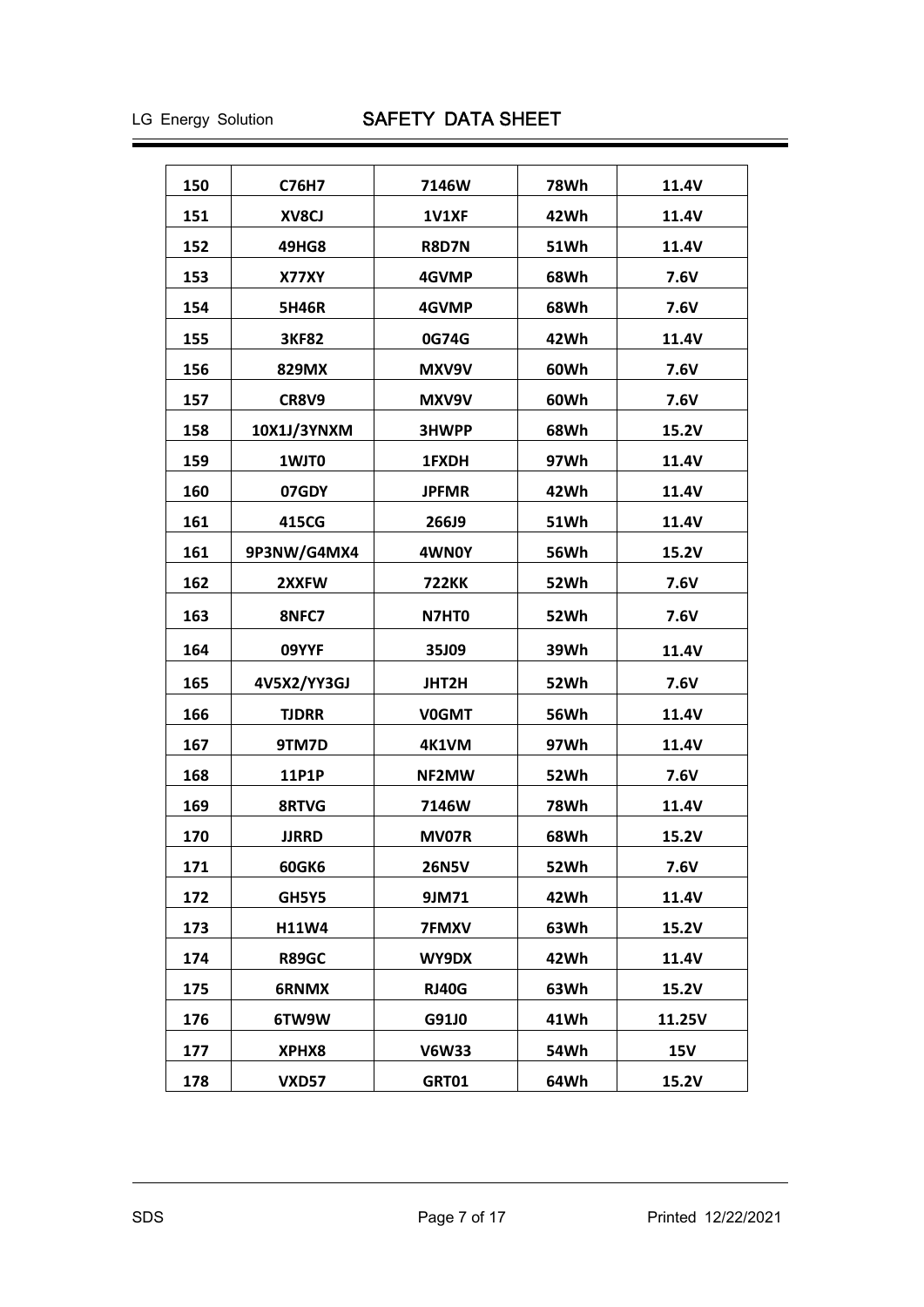| 179 | 01VX5 | 293F1 | 41Wh | 11.25V |
|-----|-------|-------|------|--------|
| 180 | 8GHCX | YRDD6 | 42Wh | 11.46V |

Signed by Representative: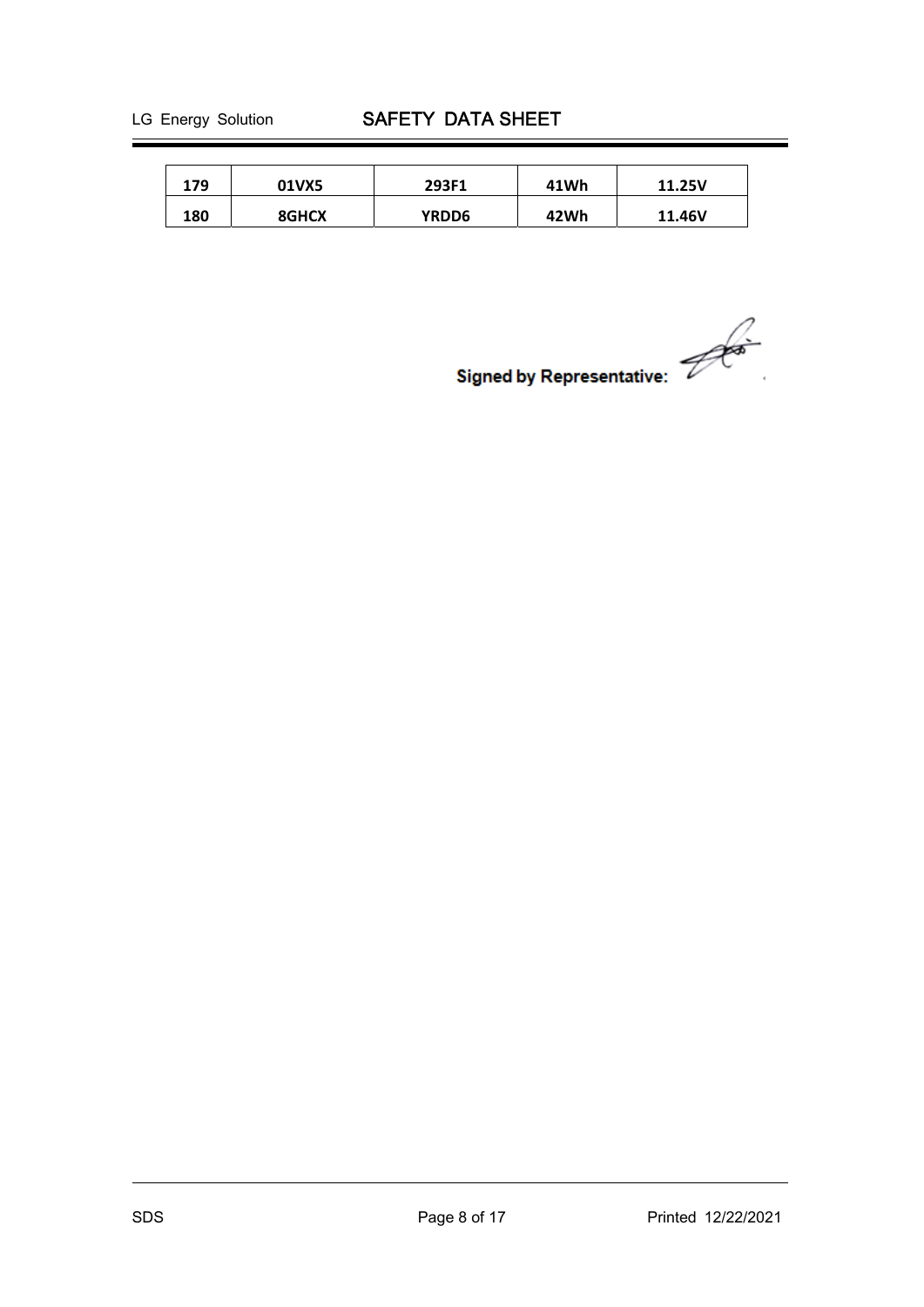## **MATERIAL SAFETY DATA SHEET**

## **Lithium‐Ion Battery**

## **LG Energy Solution**

# **1. Chemical Product and Company Identification**

## **Product Identification**

Lithium-Ion Battery (All models manufactured by LG Energy Solution, LTD.)

## **Manufacturer**

LG Energy Solution, LTD. Tower1, 108, Yeoui‐daero, Yeongdeungpo‐gu, Seoul, Rep. of KOREA

## **Emergency Telephone Number**

82‐3773‐1114

# **2. Composition Information**

| <b>Hazardous Ingredients</b>                | %         | <b>CAS Number</b> |
|---------------------------------------------|-----------|-------------------|
| Aluminum Foil                               | $2 - 10$  | 7429-90-5         |
| Metal Oxide (proprietary)                   | $20 - 50$ | 12190-79-3        |
| Polyvinylidene Fluoride (PVDF)              | $<$ 5     | 24937-79-9        |
| Copper Foil                                 | $2 - 10$  | 7440-50-8         |
| Carbon (proprietary)                        | $10 - 30$ | 7440-44-0         |
| Electrolyte (proprietary)                   | $10 - 20$ | 21324-40-3        |
| Stainless steel, Nickel and inert materials | $<$ 5     | 7440-02-0         |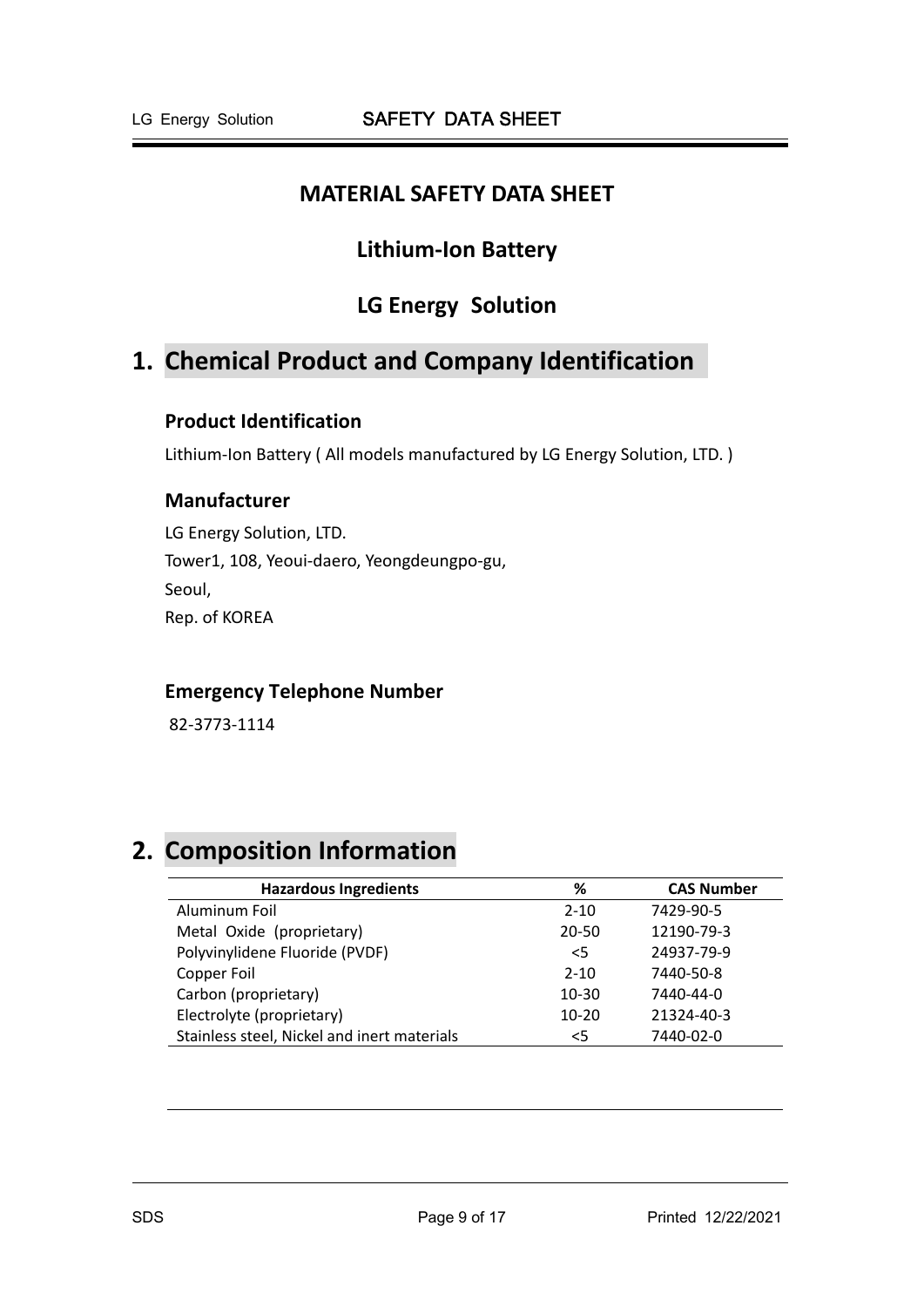# **3. Hazards Identification**

# **Emergency Overview**

May explode in a fire, which could release hydrogen fluoride gas. Use extinguishing media suitable for materials burning in fire.

## **Primary routes of entry**

| Skin contact    | NO |
|-----------------|----|
| Skin absorption | NO |
| Eye contact     | NO |
| Inhalation      | NO |
| Ingestion       | NΩ |

## **Symptoms of exposure**

#### Skin contact

No effect under routine handling and use.

Skin absorption

No effect under routine handling and use.

Eye contact

No effect under routine handling and use.

Inhalation No effect under routine handling and use.

Reported as carcinogen Not applicable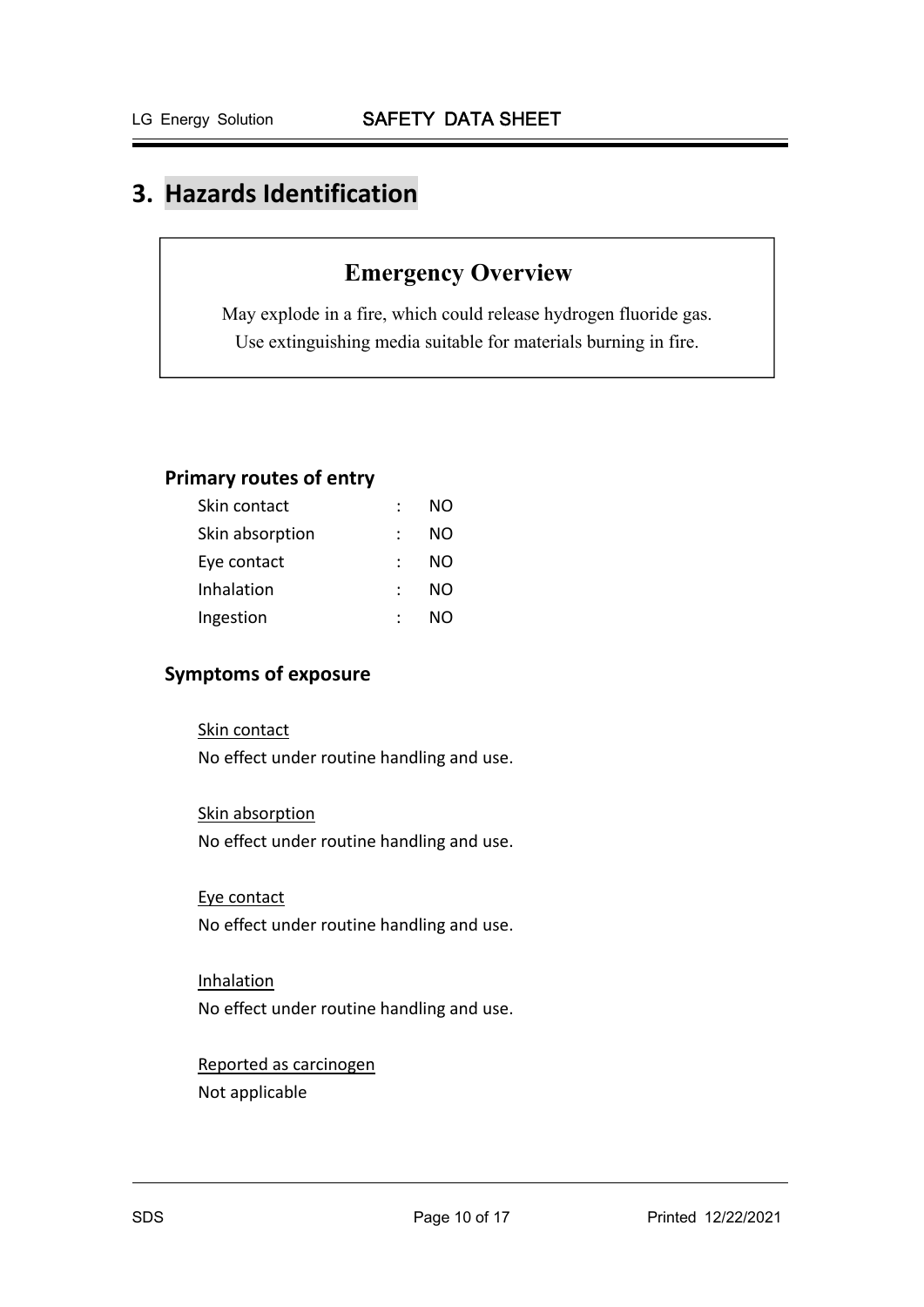## **4. First Aid Measures**

## **Inhalation**

Not a health hazard.

### **Eye contact**

Not a health hazard.

## **Skin contact**

Not a health hazard.

### **Ingestion**

If swallowed, obtain medical attention immediately.

## **IF EXPOSURE TO INTERNAL MATERIALS WITHIN CELL DUE TO DAMAGED OUTER CASING, THE FOLLOWING ACTIONS ARE RECOMMENDED ;**

## **Inhalation**

Leave area immediately and seek medical attention.

### **Eye contact**

Rinse eyes with water for 15 minutes and seek medical attention.

## **Skin contact**

Wash area thoroughly with soap and water and seek medical attention.

#### **Ingestion**

Drink milk/water and induce vomiting;seek medical attention.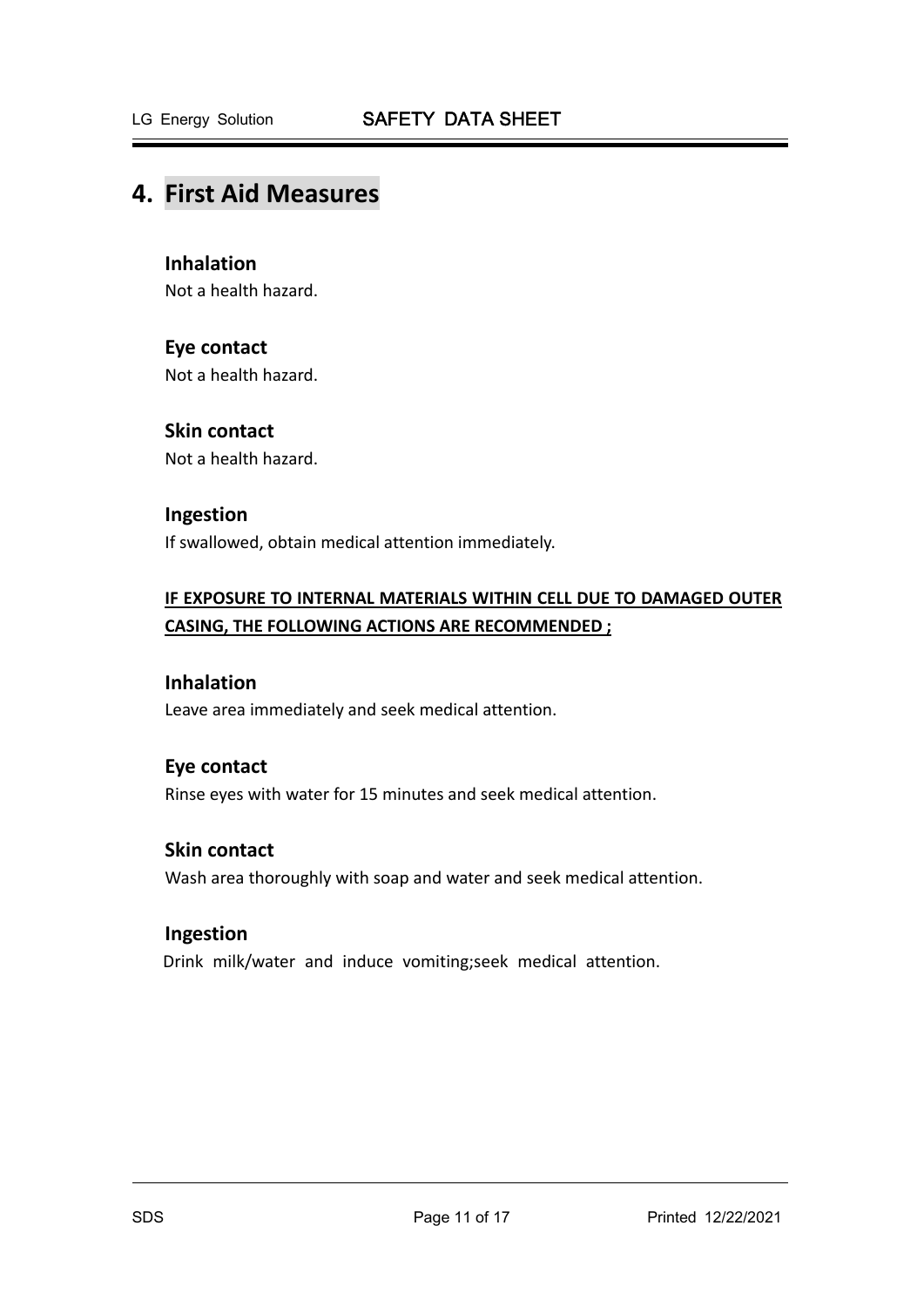## **5. Fire Fighting Measures**

## **General Hazard**

Cell is not flammable but internal organic material will burn if the cell is incinerated. Combustion products include, but are not limited to hydrogen fluoride, carbon monoxide and carbon dioxide.

## **Extinguishing Media**

Use extinguishing media suitable for the materials that are burning.

## **Special Firefighting Instructions**

If possible, remove cell(s) from fire fighting area. If heated above 125°C, cell(s) may explode/vent.

## **Firefighting Equipment**

Use NIOSH/MSHA approved full‐face self‐contained breathing apparatus (SCBA) with full protective gear.

# **6. Accidental Release Measures**

### **On Land**

Place material into suitable containers and call local fire/police department.

### **In Water**

If possible, remove from water and call local fire/police department.

# **7. Handling and Storage**

## **Handling**

No special protective clothing required for handling individual cells.

### **Storage**

Store in a cool, dry place.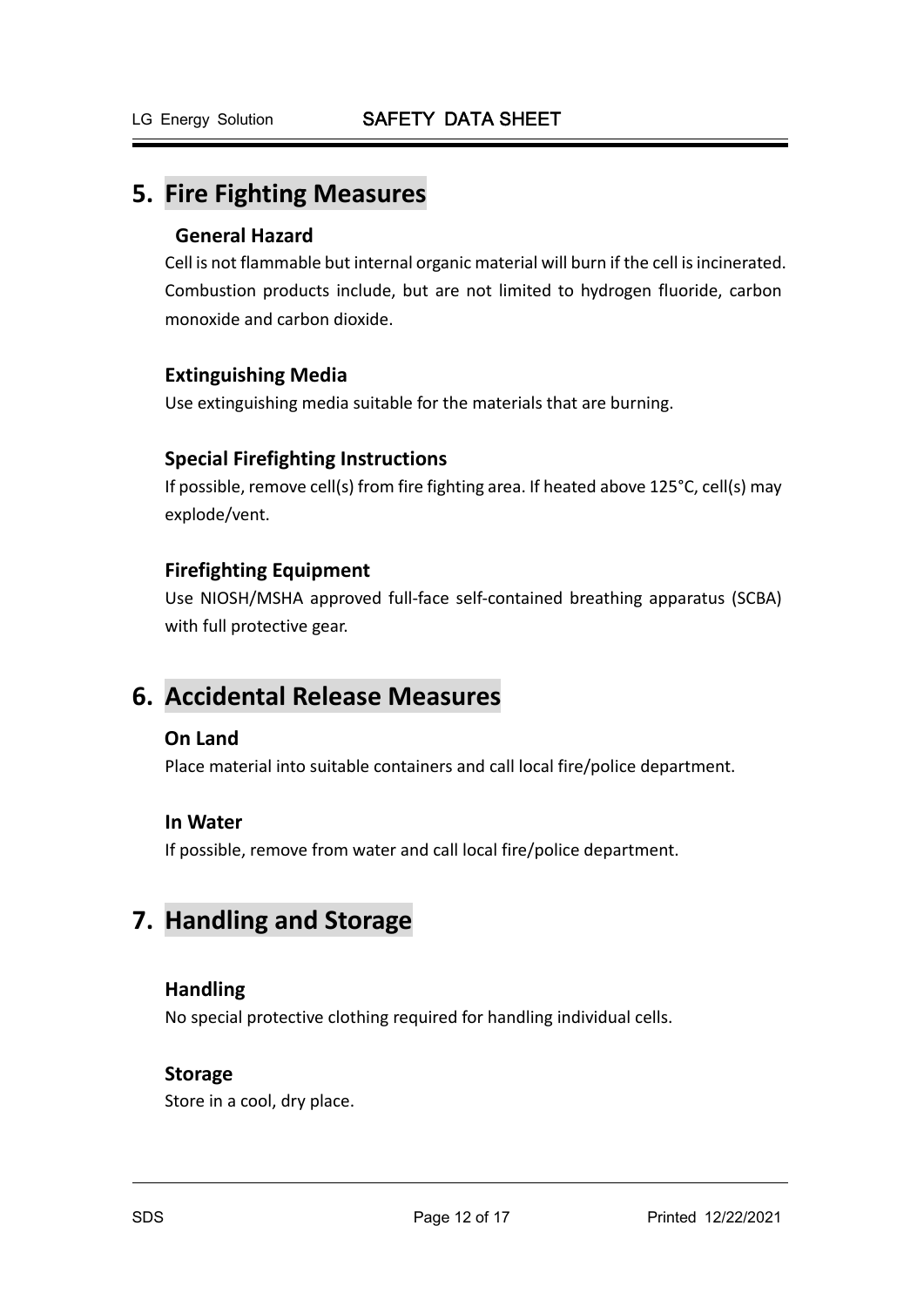# **8. Exposure Controls / Personal Protection**

## **Engineering controls**

Keep away from heat and open flame. Store in a cool dry place.

## **Personal Protection**

#### Respirator

Not required during normal operations. SCBA required in the event of a fire.

Eye/face protection Not required beyond safety practices of employer.

Gloves Not required for handling of cells.

Foot protection Steel toed shoes recommended for large container handling.

# **9. Physical and Chemical Properties**

| State                | Solid     |
|----------------------|-----------|
| Odor                 | N/A       |
| PН                   | N/A       |
| Vapor pressure       | N/A       |
| Vapor density        | N/A       |
| <b>Boiling point</b> | N/A       |
| Solubility in water  | Insoluble |
| Specific gravity     | N/A       |
| Density              | N/A       |
|                      |           |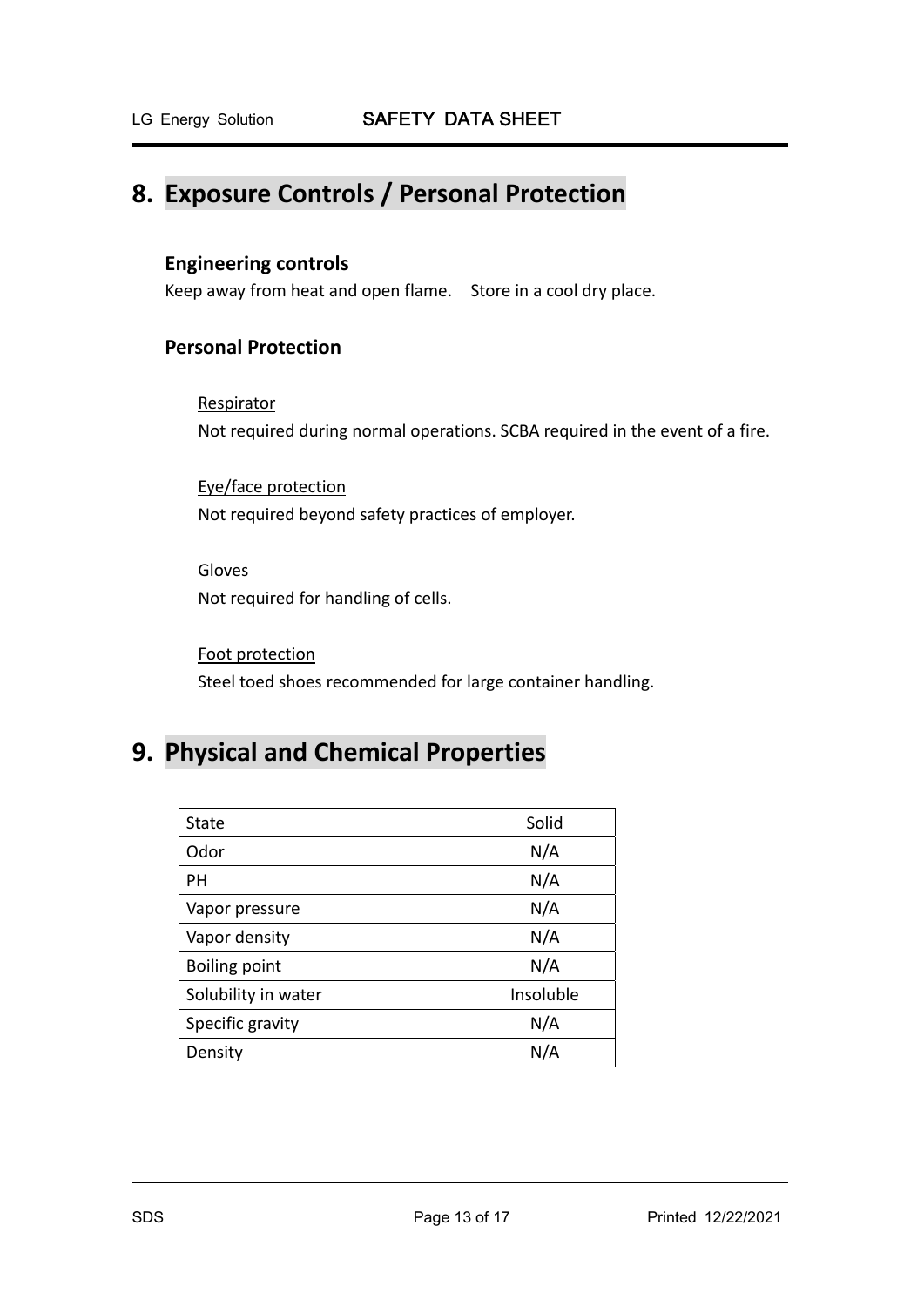# **10. Stability and Reactivity**

### **Reactivity**

None

## **Incompatibilities**

None during normal operation. Avoid exposure to heat, open flame, and corrosives.

### **Hazardous Decomposition Products**

None during normal operating conditions. If cells are opened, hydrogen fluoride and carbon monoxide may be released.

## **Conditions To Avoid**

Avoid exposure to heat and open flame. Do not puncture, crush or incinerate.

## **11. Toxicological Information**

This product does not elicit toxicological properties during routine handling and use.

| Sensitization | Teratogenicity | Reproductive<br>toxicity | Acute toxicity |
|---------------|----------------|--------------------------|----------------|
| NΟ            | ΝO             | ΝO                       | NΟ             |

If the cells are opened through misuse or damage, discard immediately. Internal components of cell are irritants and sensitizers.

# **12. Ecological Information**

Some materials within the cell are bioaccumulative. Under normal conditions, these materials are contained and pose no risk to persons or the surrounding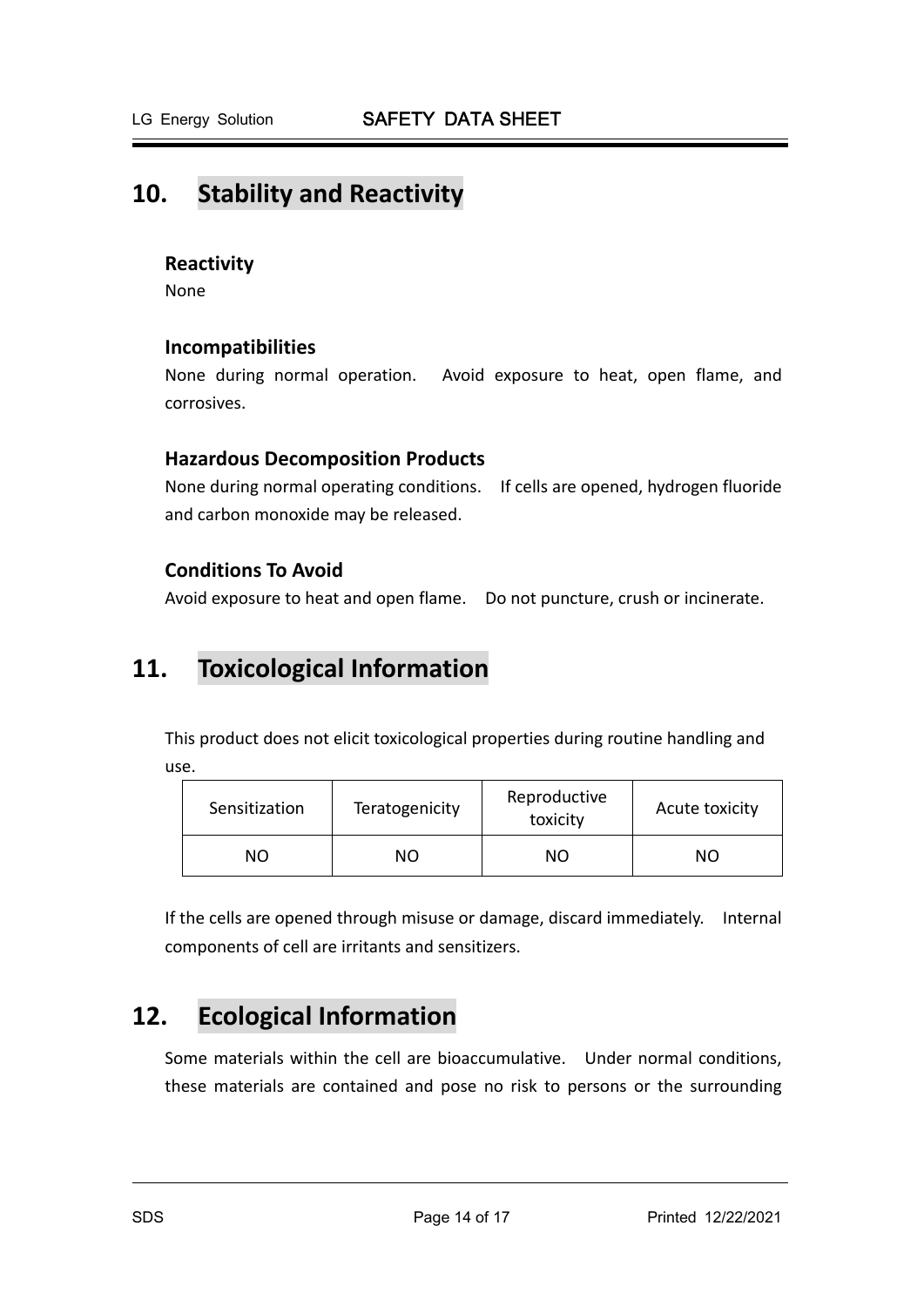environment.

## **13. Disposal Considerations**

California regulated debris

RCRA Waste Code : Nonregulated

Dispose of according to all federal, state, and local regulations.

# **14. Transport Information**

Lithium batteries are classified in Class 9 – Miscellaneous dangerous goods as:

- UN 3480, Lithium ion batteries
- UN 3481, Lithium ion batteries contained in equipment; or
- UN 3481, Lithium ion batteries packed with equipment.

With regard to transport of the product, the following regulations are cited and considered:

- The International Civil Aviation Organization (ICAO) Technical Instructions,
- The International Air Transport Association (IATA) Dangerous Goods Regulations
- The International Maritime Dangerous Goods (IMDG) Code with special provision 188.
- US Hazardous Materials Regulations 49 CFR(Code of Federal Regulations) Sections 173‐185 Lithium batteries and cells,
- The UN Recommendations on the Transport of Dangerous Goods, Manual of Tests and Criteria 38.3 Lithium batteries,

If those lithium‐ion batteries are packed with or contained in an equipment, then it is the responsibility of the shipper to ensure that the consignment are packed in compliance to the latest edition of the IATA Dangerous Goods Regulations Section II of either Packing Instruction 966 or 967 in order for that consignment to be declared as NOT RESTRICTED (non‐hazardous/non‐Dangerous). If those lithium‐ion batteries are packed with or contained in equipment, UN No. is UN3481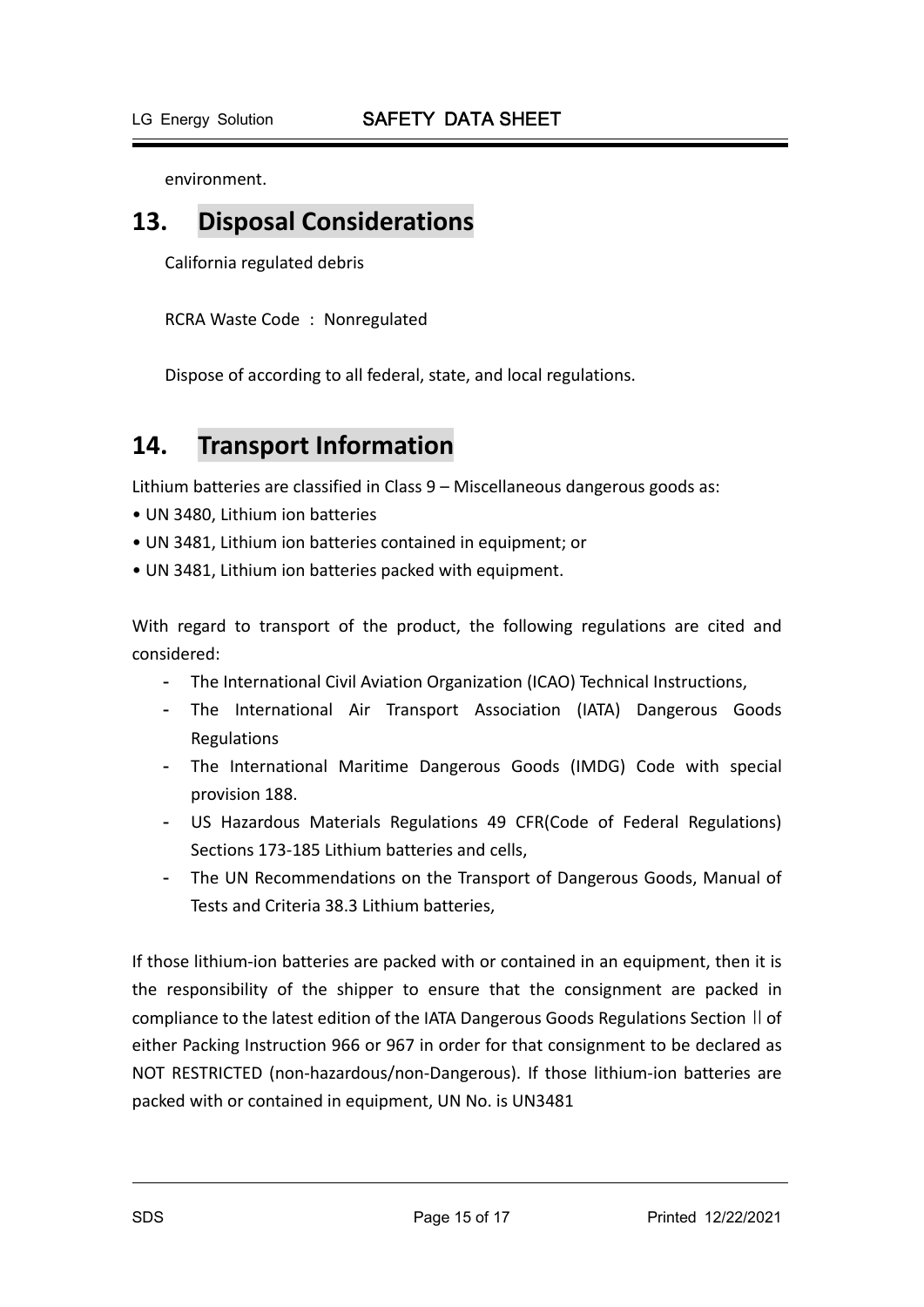Each cell or battery is of the type proven to meet the requirements of each test in the UN Manual of Tests and Criteria, Part III, subsection 38.3;

| No.    | Test Item              | Criteria                                                                                                                                                                                                                                      | Result |
|--------|------------------------|-----------------------------------------------------------------------------------------------------------------------------------------------------------------------------------------------------------------------------------------------|--------|
| Test 1 | Altitude simulation    | - After OCV $% > 90\%$<br>leakage, no venting,<br>No.<br>no<br>disassembly, no rupture, no fire<br>- Mass loss limit (leakage)<br>1) If M<1g, less than 0.5%,<br>2) If $1g \leq M \leq 75g$ , less than 0.2%,<br>3) If M>75g, less than 0.1%) | Pass   |
| Test 2 | Thermal test           |                                                                                                                                                                                                                                               | Pass   |
| Test 3 | Vibration              |                                                                                                                                                                                                                                               | Pass   |
| Test 4 | Shock                  |                                                                                                                                                                                                                                               | Pass   |
| Test 5 | External short circuit | - No disassembly, no rupture, no fire<br>within 6 hours after the test<br>- Max. Temp $\leq 170^{\circ}$ C                                                                                                                                    | Pass   |
| Test 6 | Impact or Crush        | - No disassembly, no fire<br>within 6 hours after the test<br>- Max. Temp $\leq 170^{\circ}$ C                                                                                                                                                | Pass   |
| Test 7 | Overcharge             | - No disassembly, no fire<br>within 7 days after the test                                                                                                                                                                                     | Pass   |
| Test 8 | Forced discharge       | - No disassembly, no fire<br>within 7 days after the test                                                                                                                                                                                     | Pass   |

This product passed 1.2M drop test and comply with UN38.3.

# **15. Regulatory Information**

This product is not hazardous under the criteria of the Federal Occupational Safety and Health Administration (OSHA) Hazard Communication Standard.(29 CFR 1910.1200) IATA Dangerous Goods Regulations 63rd Edition Effective 1 January 2022.

\_\_\_\_\_\_\_\_\_\_\_Hazardous \_\_\_\_ Non‐hazardous

# **16. Other Information**